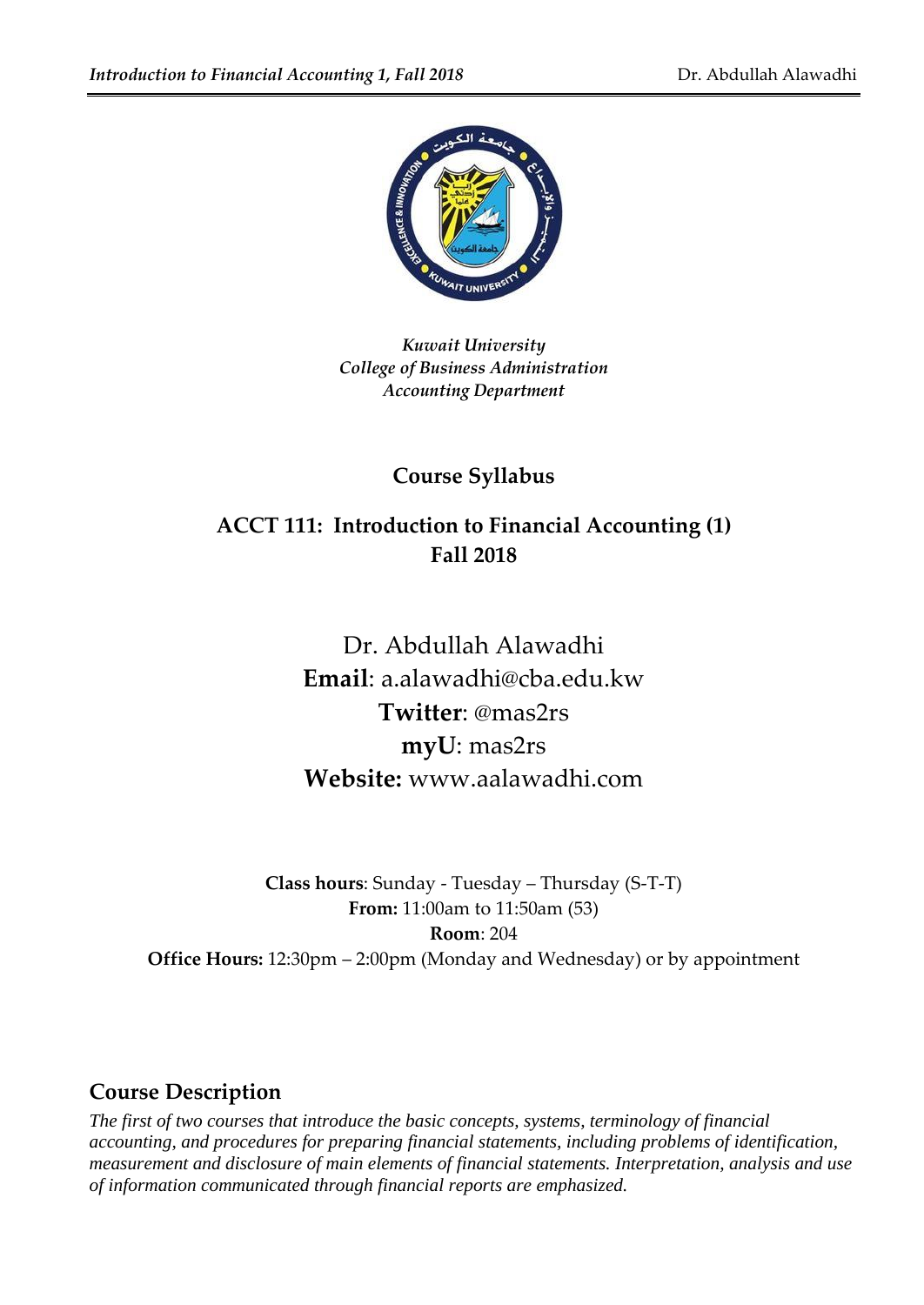# **Course Objectives**

This course is the first course in Accounting. The course focuses on Financial Accounting and is designed to teach the concepts and procedures underlying the measurement and reporting of financial information. This course is useful to the education of any student aspiring to a career as a professional accountant. In addition, this course provides valuable training for students whose career goals are in finance or other fields that are dependent on financial accounting and reporting as an important source of data.

# **Policies**

#### *You are responsible for knowing these policies*

#### *"I didn't know" is not an excuse*

- **Respect.** Respect is number one priority. Show respect and you will be treated with respect. Do not chit chat in class, do not use cell phone in class, come prepared and show you did some effort.
- *Cheating*. All of the following acts will be considered as cheating:
	- $\triangleright$  Presenting work that you copied from someone else as yours
	- $\triangleright$  Talking to others during exams or quizzes
	- $\geq$  Looking over someone else's exam during the exam or quizzes
	- $\triangleright$  Using your mobile phone during exams or quizzes (regardless of what are you using it for)
	- $\triangleright$  Communicating with anyone else during any quiz or exam
	- **Punishment for cheating is as follows (from the university guidelines)**
		- Students will be given an F for ALL of their classes for that semester
		- o Students can also be denied class registration for the next semester
- *Class Time*. Be on time for the lecture, I will not lock the door or not allow you to enter if you arrive late, but I will take note and this might affect you attendance grade
- *Make-up Exams.* Make-up Exams will be given for missed exams **only** with a University approved excused absence.
- *Disability*. Any student who has a need for accommodation based on the impact of a disability should contact me privately to discuss the specific situation NO later than the first week. You should contact the Dean of Students Affairs Office for proper documentation to maintain an individualized service plan of accommodations.

### **Class Materials:**

**Required Text:** *Financial Accounting-IFRS Edition" 3nd Edition, by Weygandt, Kimmel and Kieso.*

### **Professor – Students Communication**

For ease of communication between us, I will post announcements in twitter and myU related to my classes.

- **Twitter**: @mas2rs
- **myU**: mas2rs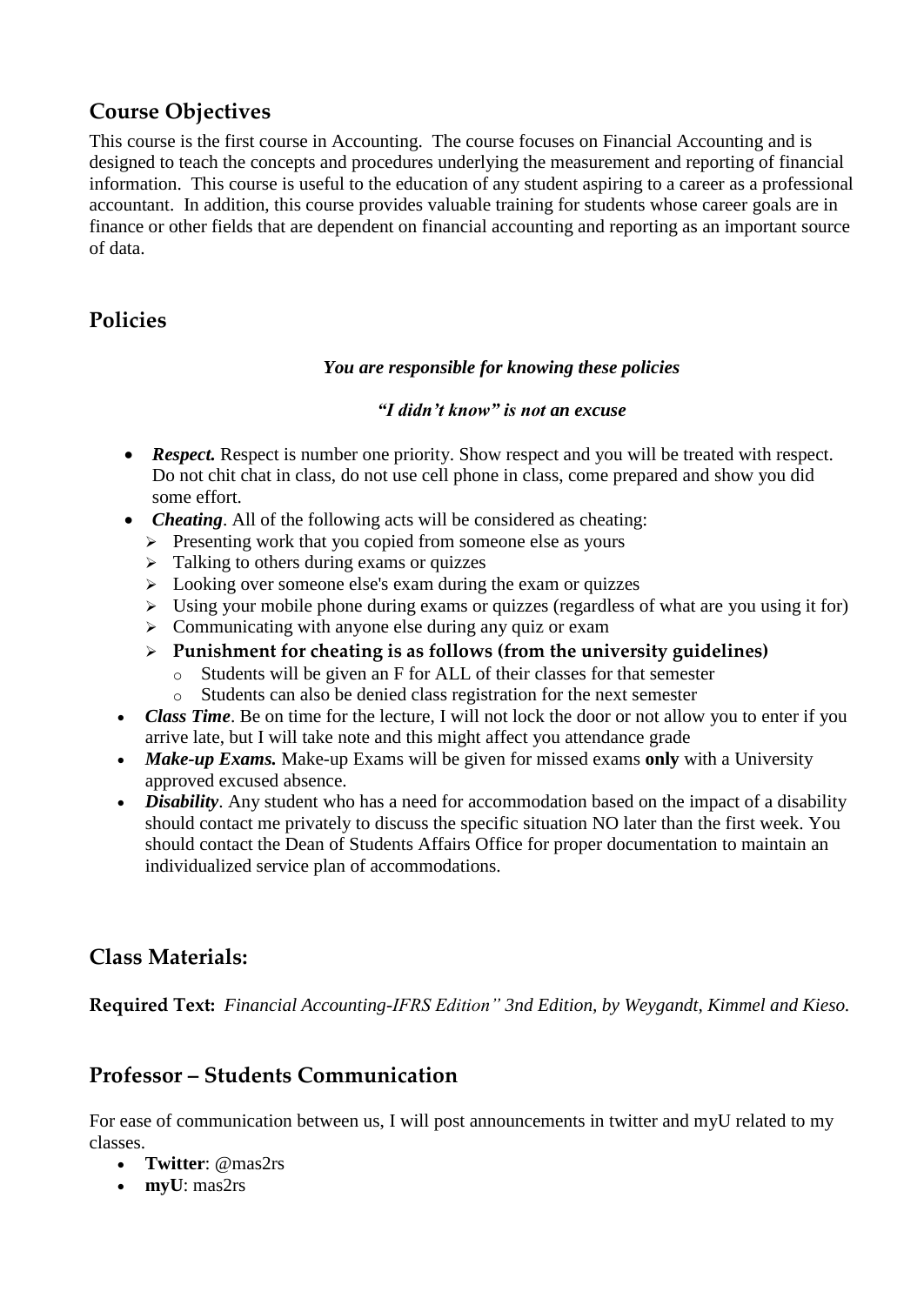#### **Homework Assignments**

ALL of the assignments will be through WileyPlus. It is your responsibility to check the Wiley Plus website for assignments and their due dates. Usually, I assign homework at the end of each chapter.

Wiley Plus is a web-based assignment and assessment solution required for this course. It is designed to assist you with your coursework based on your needs. As outlined in this syllabus, assignments will make up a significant portion of your overall course grade.

You need to register using the Access Code provided with your Textbook. Access codes are packaged with a new textbook in the bookstore, at no additional cost.

# **Grading**

| Grade | Activity                                 |
|-------|------------------------------------------|
| 20    | First Midterm Chapters $1,2 \& 3$        |
| 20    | Second Midterm Chapters 4,5 & 6          |
| 10    | Assignments                              |
| 10    | <b>Quizzes</b>                           |
| 40    | Final Exam 5-7pm 20/12/2018 Chapters 1-8 |
| 100   | Total                                    |

The grades for this class are distributed as follows:

Grades will be posted regularly on my website: [www.aalawadhi.com](http://www.aalawadhi.com/) under your course section

#### **Grade distribution**

| Range     | Grade        |
|-----------|--------------|
| $>= 95$   | $\mathbf{A}$ |
| 90-94     | $A-$         |
| 87-89     | $B+$         |
| 83-86     | B            |
| 80-82     | $B-$         |
| 77-79     | $C+$         |
| 73-76     | $\mathsf{C}$ |
| 70-72     | $C-$         |
| 65-69     | $D+$         |
| 60-64     | D            |
| $\leq 59$ | F            |